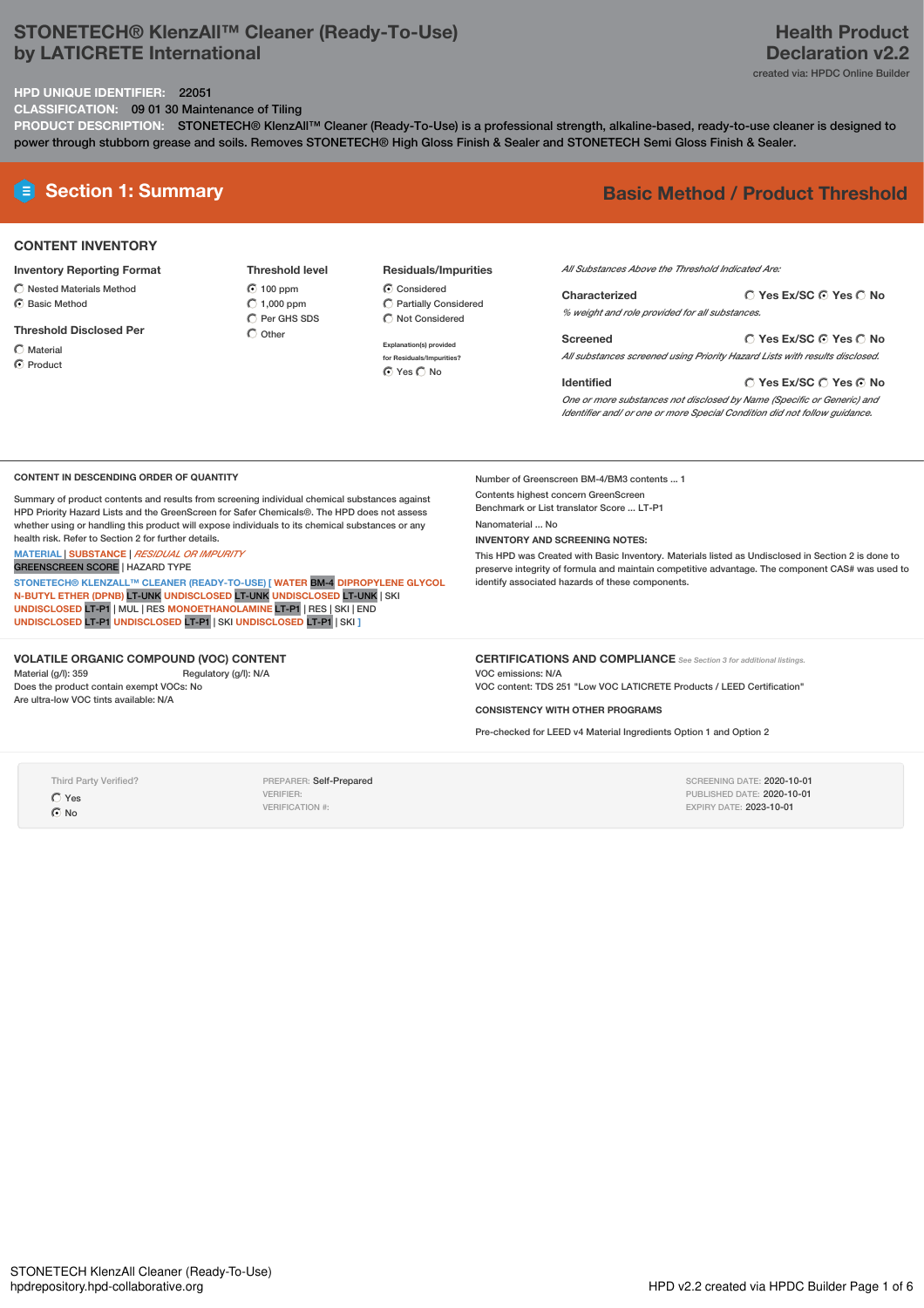This section lists contents in a product based on specific threshold(s) and reports detailed health information including hazards. This HPD uses the inventory method *indicated above, which is one of three possible methods:*

- *Basic Inventory method with Product-level threshold.*
- *Nested Material Inventory method with Product-level threshold*
- *Nested Material Inventory method with individual Material-level thresholds*

Definitions and requirements for the three inventory methods and requirements for each data field can be found in the HPD Open Standard version 2.2, available on the *HPDC website at: [www.hpd-collaborative.org/hpd-2-2-standard](https://www.hpd-collaborative.org/hpd-2-2-standard)*

# **STONETECH® KLENZALL™ CLEANER (READY-TO-USE)**

PRODUCT THRESHOLD: 100 ppm **PRODUCT THRESHOLD: 100 ppm** RESIDUALS AND IMPURITIES CONSIDERED: Yes

RESIDUALS AND IMPURITIES NOTES: Residuals and impurities are measured by quantitative methods and are only displayed when they are potentially greater than 100 ppm.

OTHER PRODUCT NOTES: See SDS at www.laticrete.com for occupational exposure information.

| <b>WATER</b>                                                   |                                                                                                                                                                              |                                   |                                   |                                                | ID: 7732-18-5  |
|----------------------------------------------------------------|------------------------------------------------------------------------------------------------------------------------------------------------------------------------------|-----------------------------------|-----------------------------------|------------------------------------------------|----------------|
| HAZARD SCREENING METHOD: Pharos Chemical and Materials Library |                                                                                                                                                                              | HAZARD SCREENING DATE: 2020-10-01 |                                   |                                                |                |
| %: $92.0000 - 99.0000$                                         | GS: BM-4                                                                                                                                                                     | RC: None                          | NANO: No                          | SUBSTANCE ROLE: Diluent                        |                |
| HAZARD TYPE                                                    | AGENCY AND LIST TITLES                                                                                                                                                       |                                   | WARNINGS                          |                                                |                |
| None found                                                     |                                                                                                                                                                              |                                   |                                   | No warnings found on HPD Priority Hazard Lists |                |
|                                                                | SUBSTANCE NOTES: The amount of this component may vary based on the plant of manufacture.                                                                                    |                                   |                                   |                                                |                |
|                                                                |                                                                                                                                                                              |                                   |                                   |                                                |                |
| DIPROPYLENE GLYCOL N-BUTYL ETHER (DPNB)                        |                                                                                                                                                                              |                                   |                                   |                                                | ID: 29911-28-2 |
| HAZARD SCREENING METHOD: Pharos Chemical and Materials Library |                                                                                                                                                                              |                                   | HAZARD SCREENING DATE: 2020-10-01 |                                                |                |
| %: $0.2000 - 1.0000$                                           | GS: LT-UNK                                                                                                                                                                   | RC: None                          | NANO: No                          | SUBSTANCE ROLE: Solvent                        |                |
| HAZARD TYPE                                                    | AGENCY AND LIST TITLES                                                                                                                                                       |                                   | WARNINGS                          |                                                |                |
| None found                                                     |                                                                                                                                                                              |                                   |                                   | No warnings found on HPD Priority Hazard Lists |                |
|                                                                | SUBSTANCE NOTES: The amount of this component may vary based on the plant of manufacture.                                                                                    |                                   |                                   |                                                |                |
|                                                                |                                                                                                                                                                              |                                   |                                   |                                                |                |
|                                                                |                                                                                                                                                                              |                                   |                                   |                                                |                |
| <b>UNDISCLOSED</b>                                             |                                                                                                                                                                              |                                   |                                   |                                                |                |
| HAZARD SCREENING METHOD: Pharos Chemical and Materials Library |                                                                                                                                                                              |                                   | HAZARD SCREENING DATE: 2020-10-01 |                                                |                |
| %: $0.2000 - 1.0000$                                           | GS: LT-UNK                                                                                                                                                                   | RC: None                          | NANO: No                          | SUBSTANCE ROLE: Detergent                      |                |
| HAZARD TYPE                                                    | AGENCY AND LIST TITLES                                                                                                                                                       |                                   | WARNINGS                          |                                                |                |
| None found                                                     |                                                                                                                                                                              |                                   |                                   | No warnings found on HPD Priority Hazard Lists |                |
|                                                                | SUBSTANCE NOTES: The amount of this component may vary based on the plant of manufacture. This product is shown as undisclosed to preserve integrity of formula and maintain |                                   |                                   |                                                |                |
|                                                                | competitive advantage. The component CAS# was used to identify associated hazards.                                                                                           |                                   |                                   |                                                |                |
|                                                                |                                                                                                                                                                              |                                   |                                   |                                                |                |
| <b>UNDISCLOSED</b>                                             |                                                                                                                                                                              |                                   |                                   |                                                |                |
| HAZARD SCREENING METHOD: Pharos Chemical and Materials Library |                                                                                                                                                                              |                                   | HAZARD SCREENING DATE: 2020-10-01 |                                                |                |
| %: $0.2000 - 0.4000$                                           | GS: LT-UNK                                                                                                                                                                   | RC: None                          | NANO: No                          | SUBSTANCE ROLE: Detergent                      |                |
|                                                                |                                                                                                                                                                              |                                   |                                   |                                                |                |
|                                                                |                                                                                                                                                                              |                                   |                                   |                                                |                |
|                                                                |                                                                                                                                                                              |                                   |                                   |                                                |                |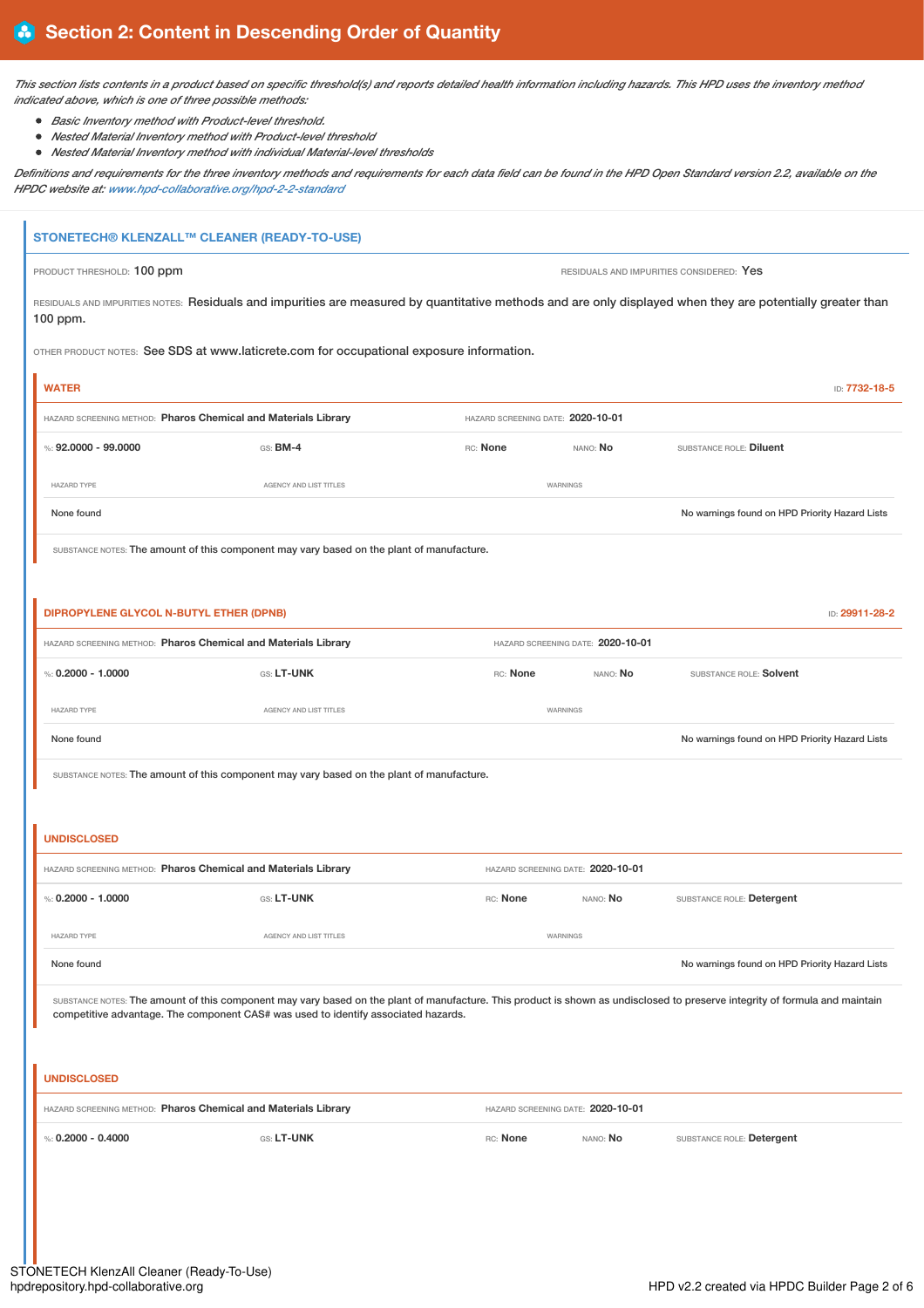| <b>HAZARD TYPE</b>    | AGENCY AND LIST TITLES  | WARNINGS                                                |
|-----------------------|-------------------------|---------------------------------------------------------|
| <b>SKIN SENSITIZE</b> | EU - GHS (H-Statements) | H317 - May cause an allergic skin reaction              |
| <b>SKIN SENSITIZE</b> | <b>MAK</b>              | Sensitizing Substance Sh - Danger of skin sensitization |

SUBSTANCE NOTES: The amount of this component may vary based on the plant of manufacture. This product is shown as undisclosed to preserve integrity of formula and maintain competitive advantage. The component CAS# was used to identify associated hazards.

#### **UNDISCLOSED**

| HAZARD SCREENING METHOD: Pharos Chemical and Materials Library |                                             | HAZARD SCREENING DATE: 2020-10-01 |                                     |                                |
|----------------------------------------------------------------|---------------------------------------------|-----------------------------------|-------------------------------------|--------------------------------|
| %: 0.1000 - 0.3000                                             | $GS: LT-P1$                                 | RC: None                          | NANO: No                            | SUBSTANCE ROLE: <b>Biocide</b> |
| <b>HAZARD TYPE</b>                                             | AGENCY AND LIST TITLES                      |                                   | WARNINGS                            |                                |
| MULTIPLE                                                       | German FEA - Substances Hazardous to Waters |                                   | Class 2 - Hazard to Waters          |                                |
| <b>RESPIRATORY</b>                                             | AOEC - Asthmagens                           |                                   | Asthmagen (Rs) - sensitizer-induced |                                |

SUBSTANCE NOTES: The amount of this component may vary based on the plant of manufacture. This product is shown as undisclosed to preserve integrity of formula and maintain competitive advantage. The component CAS# was used to identify associated hazards.

### **MONOETHANOLAMINE** ID: **141-43-5**

| HAZARD SCREENING METHOD: Pharos Chemical and Materials Library |                                              |          | HAZARD SCREENING DATE: 2020-10-01              |                                                         |
|----------------------------------------------------------------|----------------------------------------------|----------|------------------------------------------------|---------------------------------------------------------|
| %: 0.0200 - 0.2000                                             | GS: LT-P1                                    | RC: None | NANO: No                                       | SUBSTANCE ROLE: Detergent                               |
| <b>HAZARD TYPE</b>                                             | AGENCY AND LIST TITLES                       |          | WARNINGS                                       |                                                         |
| <b>RESPIRATORY</b>                                             | AOEC - Asthmagens                            |          | Asthmagen (Rs) - sensitizer-induced            |                                                         |
| <b>SKIN IRRITATION</b>                                         | EU - GHS (H-Statements)                      |          | H314 - Causes severe skin burns and eye damage |                                                         |
| <b>SKIN SENSITIZE</b>                                          | <b>MAK</b>                                   |          |                                                | Sensitizing Substance Sh - Danger of skin sensitization |
| <b>ENDOCRINE</b>                                               | <b>TEDX - Potential Endocrine Disruptors</b> |          | <b>Potential Endocrine Disruptor</b>           |                                                         |
|                                                                |                                              |          |                                                |                                                         |

SUBSTANCE NOTES: The amount of this component may vary based on the plant of manufacture.

### **UNDISCLOSED**

| HAZARD SCREENING METHOD: Pharos Chemical and Materials Library |                        | HAZARD SCREENING DATE: 2020-10-01 |                 |                                                |
|----------------------------------------------------------------|------------------------|-----------------------------------|-----------------|------------------------------------------------|
| %: 0.0200 - 0.0300                                             | $GS: LT-P1$            | RC: None                          | nano: <b>No</b> | SUBSTANCE ROLE: Detergent                      |
| <b>HAZARD TYPE</b>                                             | AGENCY AND LIST TITLES |                                   | WARNINGS        |                                                |
| None found                                                     |                        |                                   |                 | No warnings found on HPD Priority Hazard Lists |

SUBSTANCE NOTES: The amount of this component may vary based on the plant of manufacture. This product is shown as undisclosed to preserve integrity of formula and maintain competitive advantage. The component CAS# was used to identify associated hazards.

# **UNDISCLOSED**

| HAZARD SCREENING METHOD: Pharos Chemical and Materials Library |                         | HAZARD SCREENING DATE: 2020-10-01 |                                                |                            |
|----------------------------------------------------------------|-------------------------|-----------------------------------|------------------------------------------------|----------------------------|
| %: 0.0200 - 0.0300                                             | $GS: LT-P1$             | RC: None                          | nano: <b>No</b>                                | SUBSTANCE ROLE: Surfactant |
| <b>HAZARD TYPE</b>                                             | AGENCY AND LIST TITLES  |                                   | WARNINGS                                       |                            |
| <b>SKIN IRRITATION</b>                                         | EU - GHS (H-Statements) |                                   | H314 - Causes severe skin burns and eye damage |                            |

SUBSTANCE NOTES: The amount of this component may vary based on the plant of manufacture. This product is shown as undisclosed to preserve integrity of formula and maintain competitive advantage. The component CAS# was used to identify associated hazards.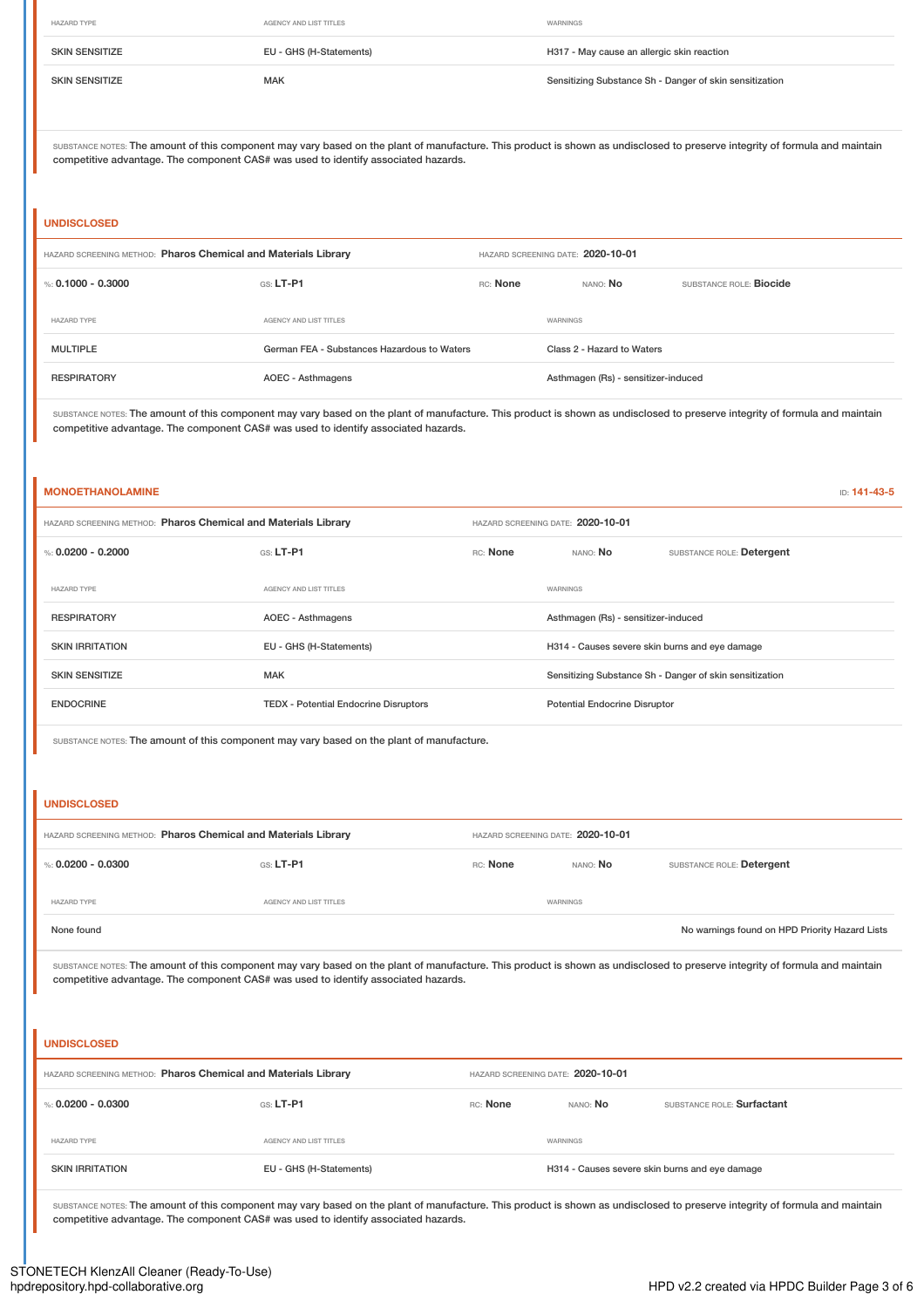### **UNDISCLOSED**

| HAZARD SCREENING METHOD: Pharos Chemical and Materials Library |                         |          | HAZARD SCREENING DATE: 2020-10-01              |                               |
|----------------------------------------------------------------|-------------------------|----------|------------------------------------------------|-------------------------------|
| %: 0.0200 - 0.1000                                             | $GS: LT-P1$             | RC: None | nano: <b>No</b>                                | SUBSTANCE ROLE: <b>Buffer</b> |
| <b>HAZARD TYPE</b>                                             | AGENCY AND LIST TITLES  |          | WARNINGS                                       |                               |
| <b>SKIN IRRITATION</b>                                         | EU - GHS (H-Statements) |          | H314 - Causes severe skin burns and eye damage |                               |

SUBSTANCE NOTES: The amount of this component may vary based on the plant of manufacture. This product is shown as undisclosed to preserve integrity of formula and maintain competitive advantage. The component CAS# was used to identify associated hazards.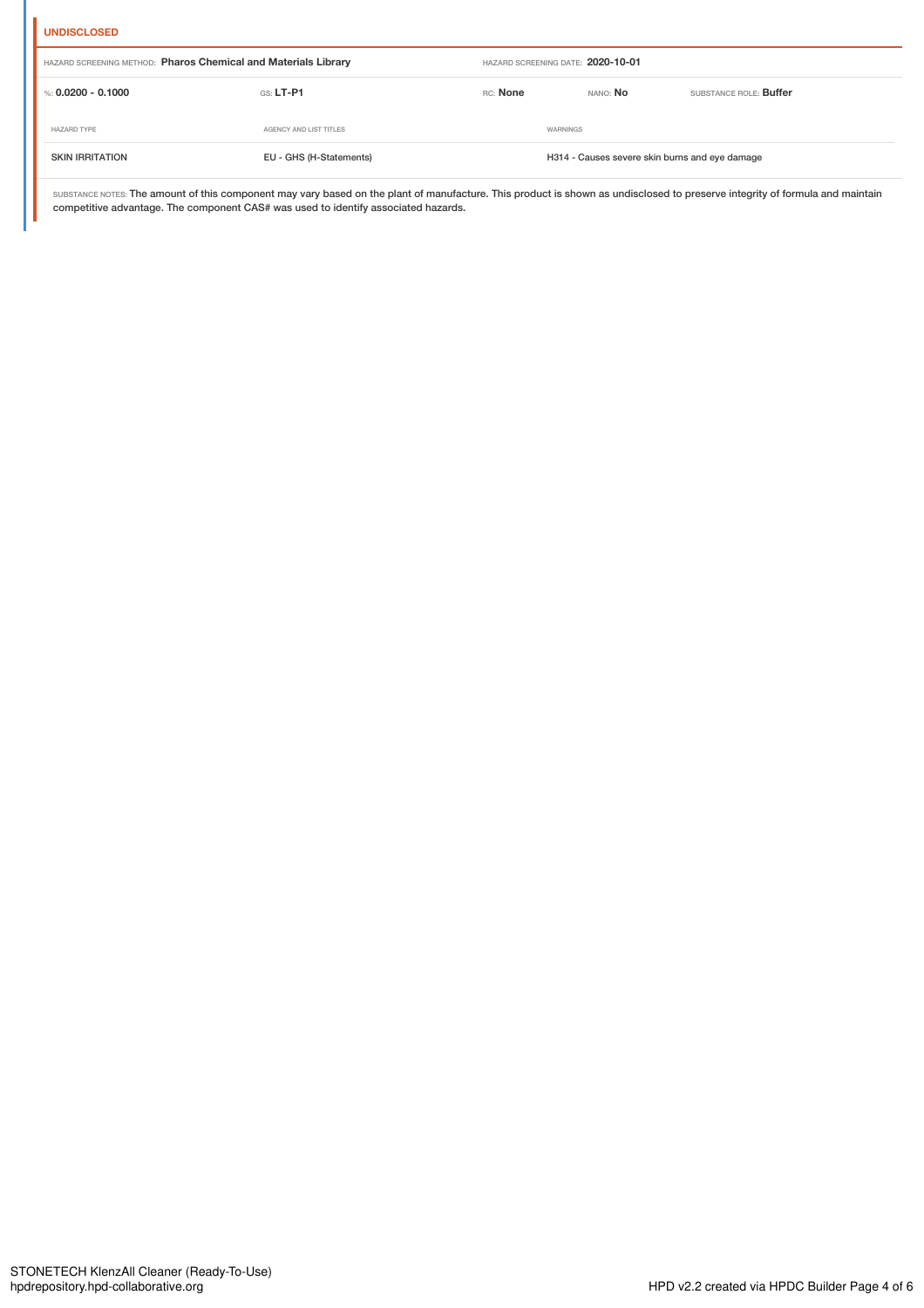This section lists applicable certification and standards compliance information for VOC emissions and VOC content. Other types of health or environmental performance *testing or certifications completed for the product may be provided.*

| N/A                                                                                                                                 |                     |                             |  |  |  |
|-------------------------------------------------------------------------------------------------------------------------------------|---------------------|-----------------------------|--|--|--|
| <b>ISSUE DATE: 2020-08-12</b>                                                                                                       | <b>EXPIRY DATE:</b> | CERTIFIER OR LAB: LATICRETE |  |  |  |
| CERTIFICATION AND COMPLIANCE NOTES: STONETECH® KlenzAll <sup>TM</sup> Cleaner (Ready-To-Use) has not been tested for VOC emissions. |                     |                             |  |  |  |
| <b>VOC CONTENT</b><br>TDS 251 "Low VOC LATICRETE Products / LEED Certification"                                                     |                     |                             |  |  |  |
|                                                                                                                                     |                     |                             |  |  |  |
|                                                                                                                                     |                     |                             |  |  |  |

CERTIFICATION AND COMPLIANCE NOTES: There are no guidelines for maximum VOC content for cleaners in LEED v4.1. Please take note of the VOC content as stated in Section 1: VOLATILE ORGANIC COMPOUND (VOC) CONTENT. The Consumer Product VOC is 0.6%.

# **H** Section 4: Accessories

This section lists related products or materials that the manufacturer requires or recommends for installation (such as adhesives or fasteners), maintenance, cleaning, or operations. For information relating to the contents of these related products, refer to their applicable Health Product Declarations, if available, No accessories are required for this product.

# **Section 5: General Notes**

STONETECH® KlenzAll™ Cleaner (Ready-To-Use) meets the Living Building Challenge v4.0 requirement that the product does not contain any of the Red Listed Materials or Chemicals. Specifically, STONETECH KlenzAll Cleaner (Ready-To-Use) does not contain the following: Antimicrobials (marketed with a health claim) •Alkylphenols and related compounds •Asbestos •Bisphenol A (BPA) and structural analogues •California Banned Solvents •Chlorinated Polymers, including Chlorinated polyethylene (CPE), Chlorinated Polyvinyl Chloride (CPVC), Chloroprene (neoprene monomer), Chlorosulfonated polyethylene (CSPE), Polyvinylidiene chloride (PVDC), and Polyvinyl Chloride (PVC) •Chlorobenzenes •Chlorofluorocarbons (CFCs) & Hydrochlorofluorocarbons (HCFCs) •Formaldehyde (added) • Monomeric, polymeric and organo-phosphate halogenated flame retardants (HFRs) •Organotin Compounds •Perfluorinated Compounds (PFCs) •Phthalates (orthophthalates) •Polychlorinated Biphenyls (PCBs) •Polycyclic Aromatic Hydrocarbons (PAH) •Short-Chain and Medium-Chain Chlorinated Paraffins •Toxic Heavy Metals - Arsenic, Cadmium, Chromium, Lead (added), and Mercury •Wood treatments containing Creosote, Arsenic or Pentachlorophenol. See Section 1 for Volatile Organic Compounds (VOC) (wet applied products) information. Consumer product VOC is 0.6%.